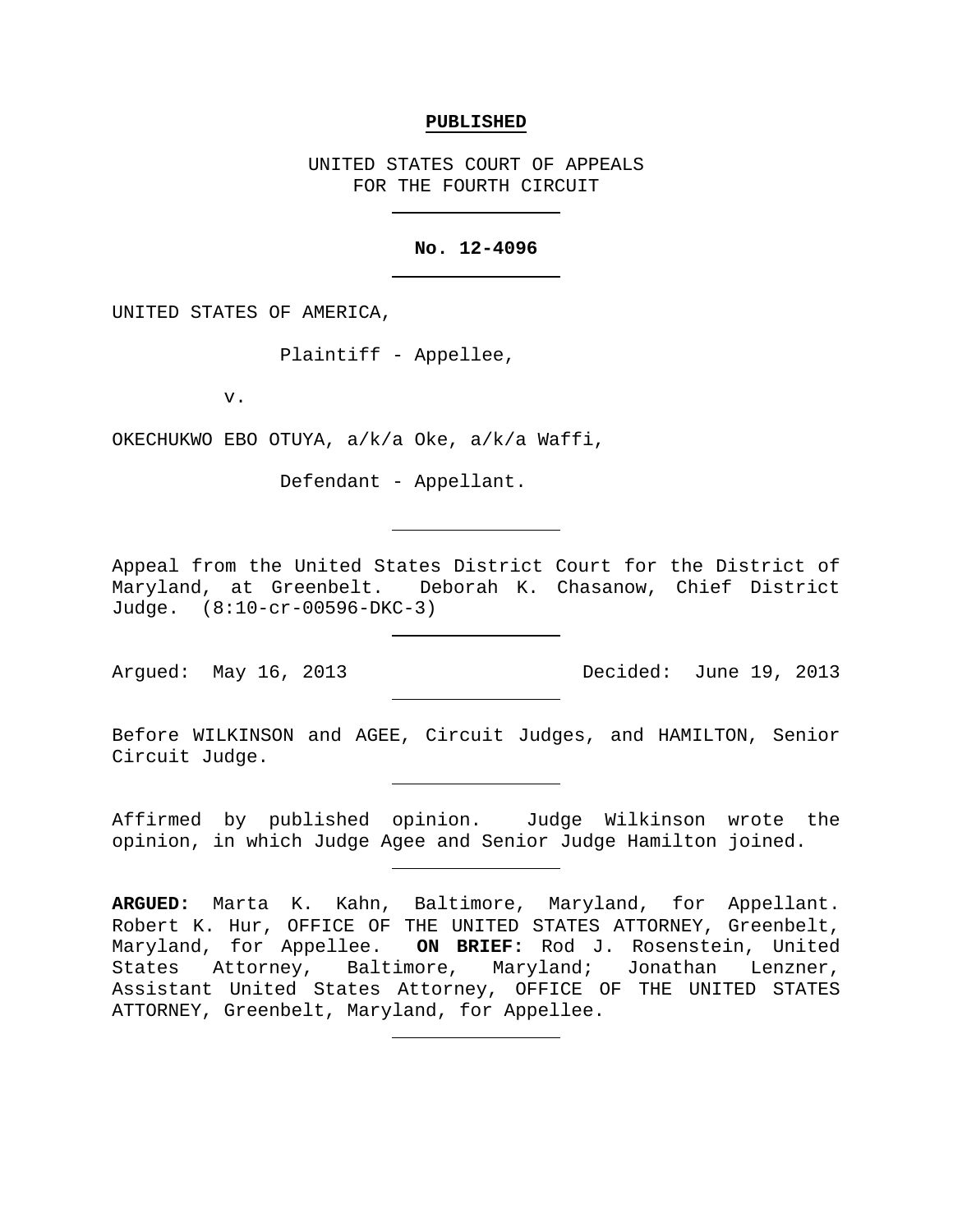WILKINSON, Circuit Judge:

Okechukwo Ebo Otuya was convicted of one count of conspiracy to commit bank fraud, two counts of substantive bank fraud, and one count of aggravated identity theft for his role in a scheme that defrauded Bank of America of hundreds of thousands of dollars. He appeals his convictions and resulting 96-month prison sentence on a variety of grounds. Finding his contentions to be without merit, we affirm.

I.

#### A.

In late 2007, Otuya and several coconspirators began operating an elaborate scheme to defraud Bank of America through the use of stolen checks. The scheme involved three basic steps. First, Otuya and his confederates would drive around affluent Maryland residential neighborhoods, stealing mail out of roadside mailboxes and placing it in large trash bags. The conspirators would then comb through the purloined mail in search of credit card convenience checks, which are instruments that are processed as charges to an account holder's credit card account (as opposed to a checking account).

The second part of the scheme involved paying local college students in exchange for access to their bank account and ATM cards, which the conspirators would then use to process the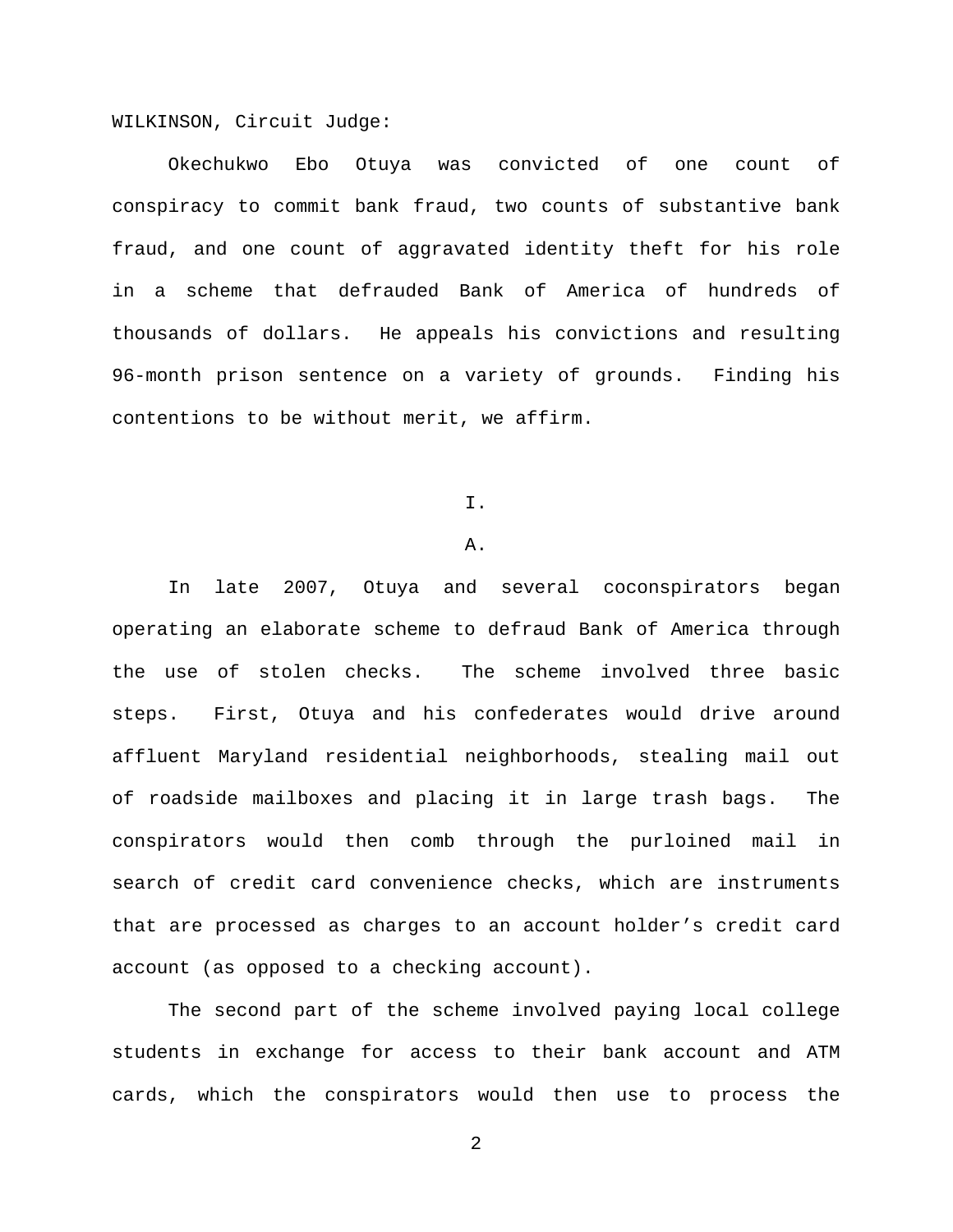stolen checks. For example, one college student named Brandon Simmons sold his ATM card, PIN number, social security number, and a signed check to the conspirators in early 2008 for \$400.

Third, Otuya and his confederates would deposit the stolen convenience checks into the purchased student accounts and withdraw the corresponding funds before Bank of America could determine that the checks were not authorized. Many of these deposits and withdrawals were made by "runners," or middle men (usually other college students) whom the conspirators paid to actually deposit and withdraw the checks at various Bank of America branch locations, thereby lessening the conspirators' own exposure. But on at least two occasions Otuya personally deposited stolen checks into the student accounts. In particular, Otuya used Simmons's bank account information to deposit two checks worth \$9,400 and \$6,200 in October 2008.

The government indicted Otuya and four co-defendants for the foregoing activity in September 2010. Three of Otuya's codefendants pleaded guilty and the fourth was convicted in a separate jury trial. The indictment contained four counts with respect to Otuya: one count of conspiracy to commit bank fraud, in violation of 18 U.S.C. § 1349; two counts of bank fraud, in violation of 18 U.S.C. § 1344; and one count of aggravated identity theft, in violation of 18 U.S.C. § 1028A. The conspiracy count was based on Otuya's participation in the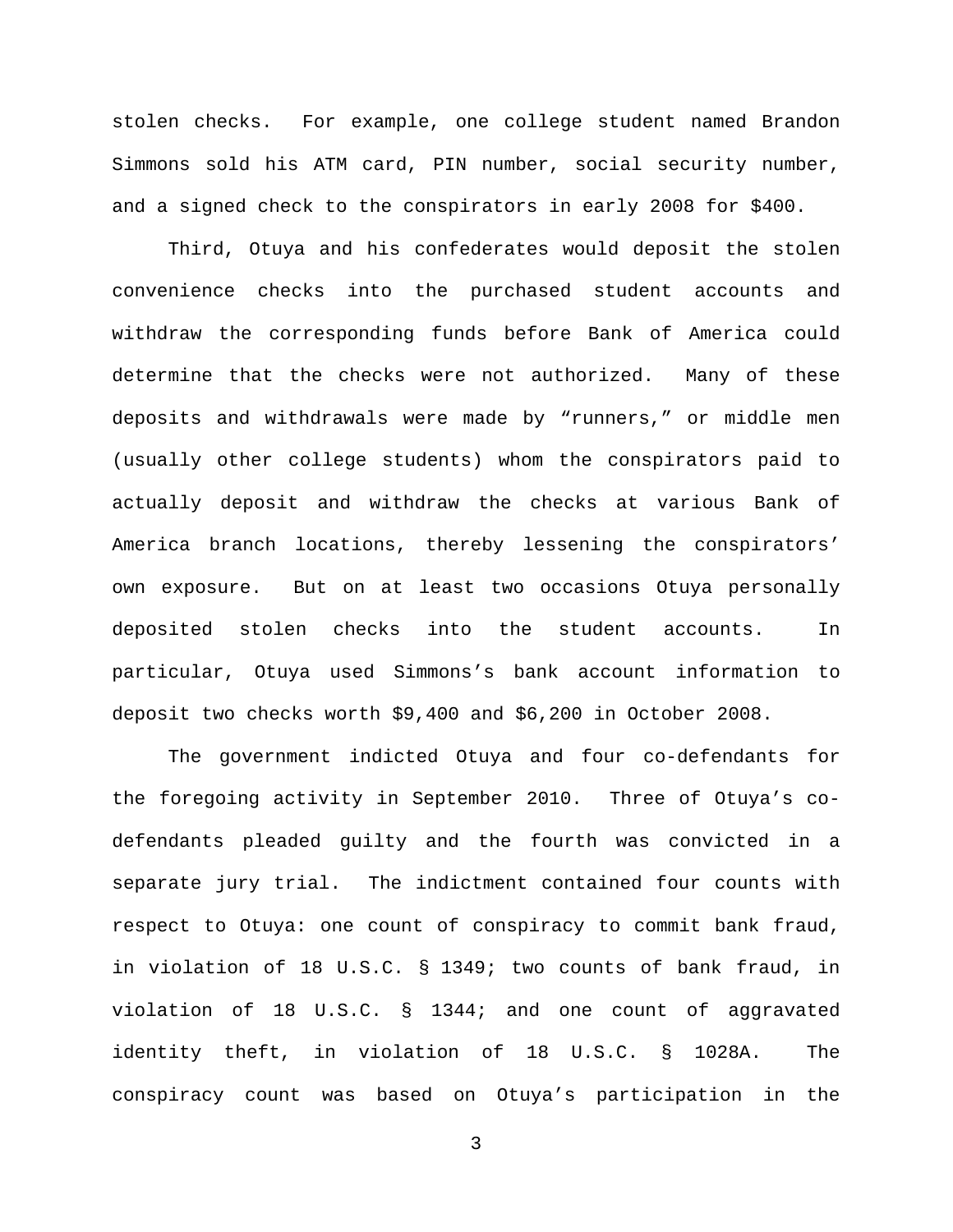overarching scheme to steal and process unauthorized credit card convenience checks in the student accounts. The substantive bank fraud and aggravated identity theft counts were based on Otuya's individual conduct in depositing stolen checks into the Bank of America account belonging to Simmons.

### B.

At trial, the government began its case by presenting testimony from three "runners" who deposited and withdrew stolen checks for Otuya -- Rebecca Elias, Makeda Tefera, and Tezeta Tesfaye. Elias explained, for example, how Otuya and other conspirators would drop her off at different Bank of America branch locations and pay her to either deposit a fraudulent check into one of the student accounts or withdraw funds from such an account. Elias testified further that Otuya personally handed her fraudulent checks for deposit on several occasions and that after making withdrawals, she would sometimes hand the funds directly to Otuya upon returning to the car. The three runners also visually identified Otuya in Bank of America video footage introduced by the government as the person who deposited a forged check into the account belonging to Brandon Simmons.

Testimony was also adduced regarding Otuya's spending habits. Elias explained, for instance, how Otuya would buy bottles of liquor in the VIP areas of clubs. Tefera observed that Otuya drove an Audi -- even though, as Elias pointed out,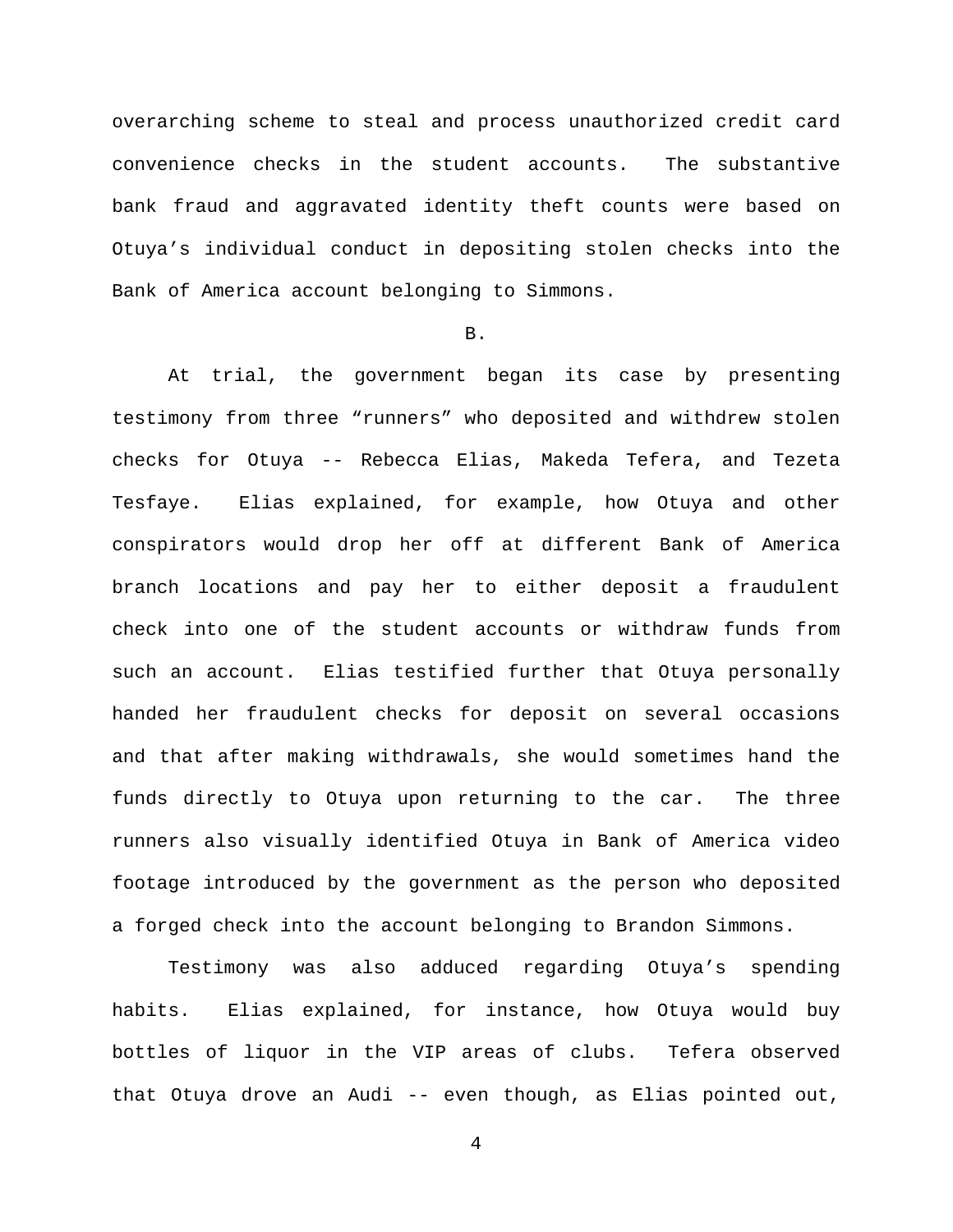Otuya was not known to have a full-time job. In addition, a Maryland realtor testified that Otuya and his roommate paid \$14,000 up front to rent a house for six months.

On May 16, 2011, the jury returned a verdict convicting Otuya on all four counts. During sentencing, the district court began its guidelines range calculation by noting that Otuya's base offense level was seven. It then considered three enhancements relevant to this appeal. First, the court applied a twelve-level enhancement under U.S.S.G. § 2B1.1(b)(1)(G) because it found that the intended amount of loss from the fraud scheme attributable to Otuya exceeded \$200,000. Second, the court applied a four-level enhancement pursuant to U.S.S.G. § 2B1.1(b)(2)(B) because the offense involved fifty or more victims. Finally, the court applied a three-level enhancement under U.S.S.G. § 3B1.1(b) on the ground that Otuya was a manager or supervisor in an offense involving five or more participants.

In view of these enhancements, the court calculated Otuya's total offense level as 26, which, when cross-referenced against Otuya's criminal history category, produced a guidelines range of 63 to 78 months for the bank fraud conspiracy and substantive bank fraud counts. After evaluating the 18 U.S.C. § 3553(a) sentencing factors, the court selected a within-guidelines range of 72 months for these counts, to run concurrently. The court also imposed a consecutive sentence of 24 months for the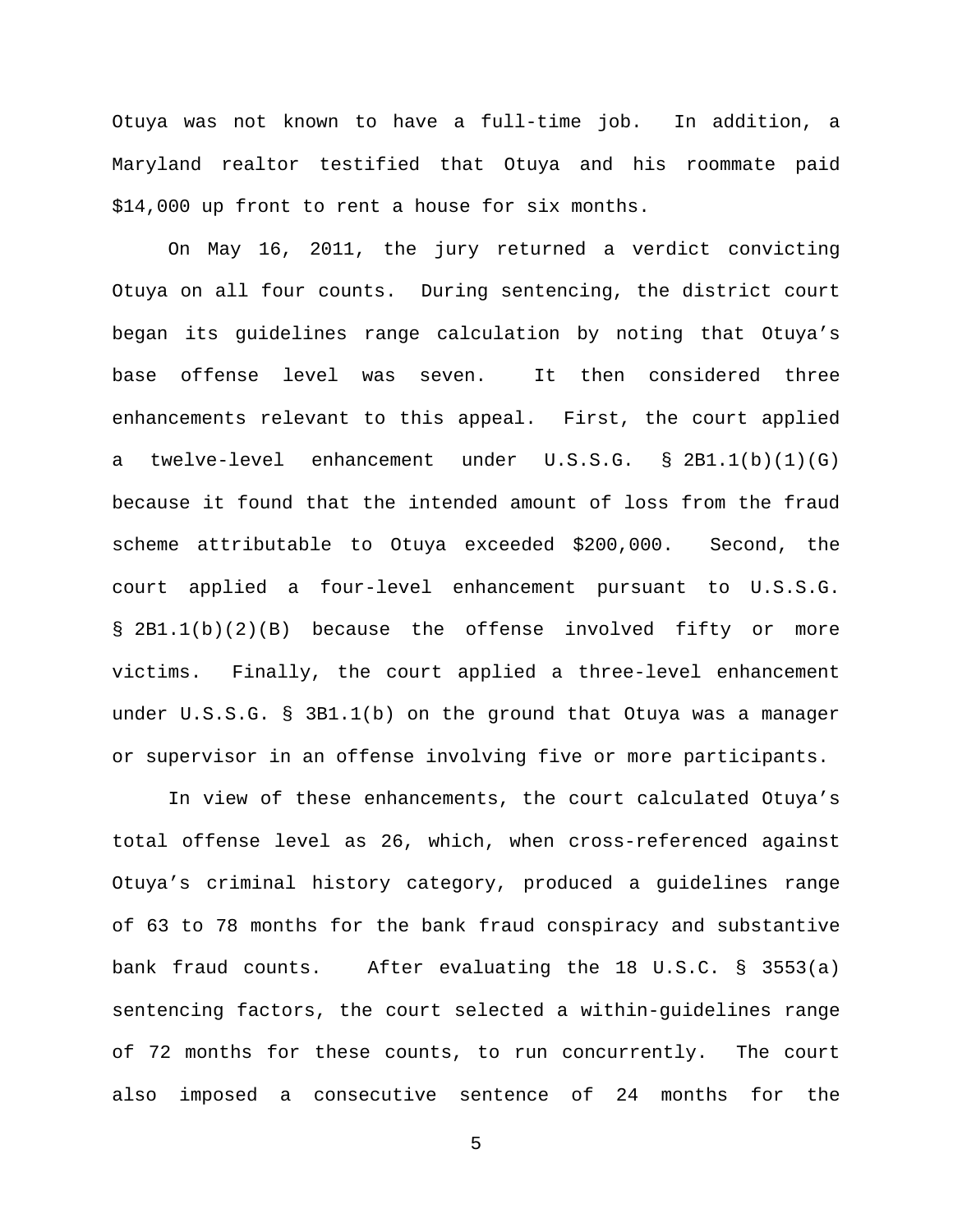aggravated identity theft count, yielding a total sentence of 96-months.

This appeal ensued.

## II.

### A.

Prior to trial, the government moved to admit evidence that was discovered in a search of a backpack belonging to Otuya upon his arrest. The government filed its motion pursuant to Federal Rule of Evidence  $404(b)(2)$ , which requires pretrial notice of a prosecutor's intent to introduce evidence of other bad acts.

Specifically, the government sought to introduce evidence from the backpack that included: a printout of a Bank of America account profile belonging to a man named Frank Hawkins; a debit card and Tennessee identification card belonging to another Bank of America customer; a laptop computer with images of checks and credit reports belonging to other individuals; and four cell phones that contained the names of coconspirators in their contact lists and text messages with bank account information. The government contended that although this evidence related to a modified version of the fraud (which involved buying account information from a Bank of America insider rather than using stolen checks), the evidence was admissible because it was intrinsic to the charged activity. In the alternative, the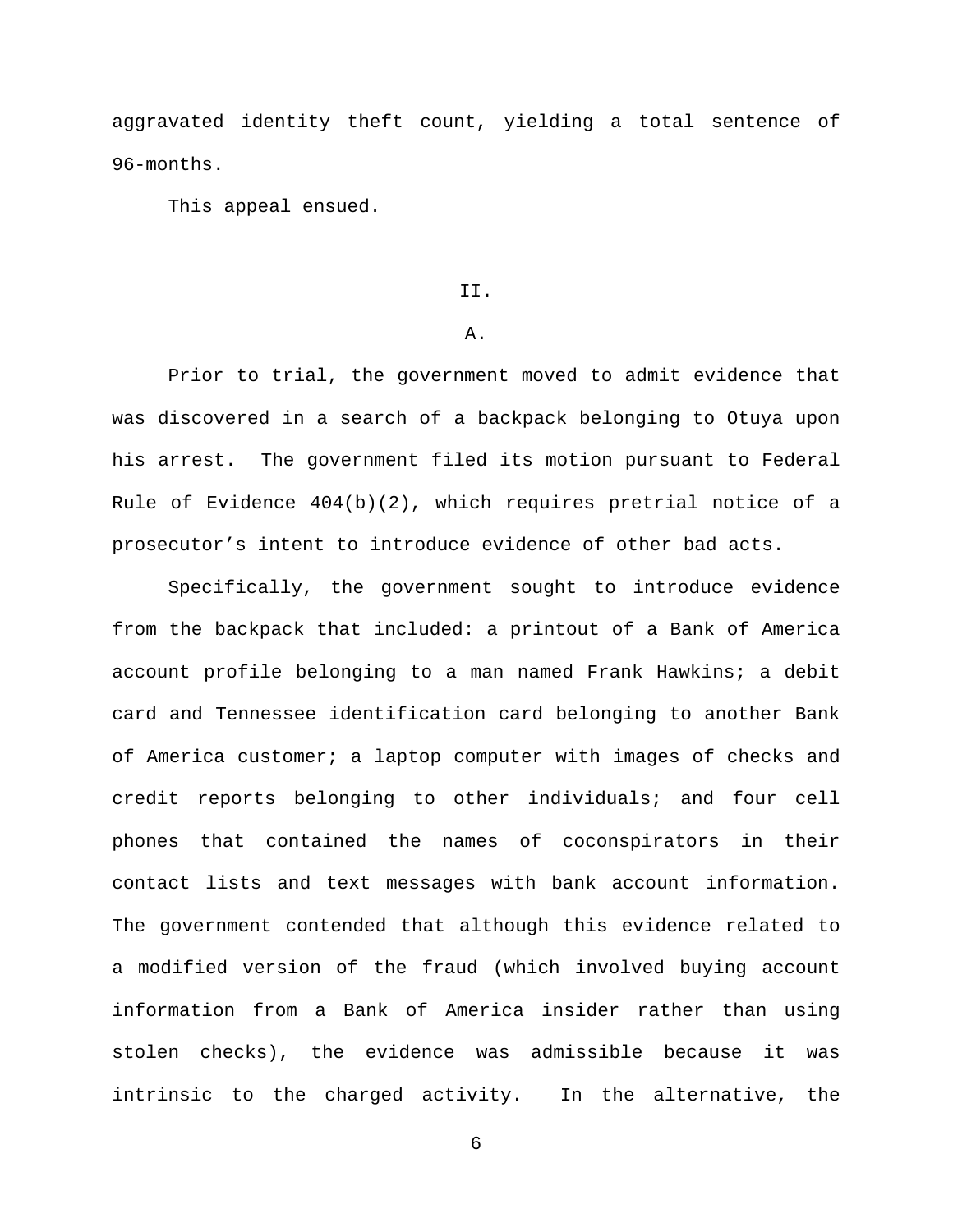government argued that the evidence was admissible to prove noncharacter purposes such as modus operandi and knowledge.

Over Otuya's opposition, the district court decided at a pretrial hearing that it would admit the evidence. In doing so, the court explained its initial view that the evidence arose out of the "same series of transactions as the charged offenses" and related to an ongoing conspiracy with the "same general core of coconspirators," such that it was intrinsic to the charged crimes. The court left open the possibility of revisiting the issue at trial, however, stating that "if at any time I conclude I'm hearing things differently . . . I'll let everyone know, and we'll have [further] discussion at that point."

Later, when the government sought to introduce the evidence at trial, Otuya renewed his objection. The court stood by its earlier decision and admitted the evidence on the grounds that it was intrinsic to the charged acts and, alternatively, that it was permissible under Rule 404(b) because the evidence helped establish a common scheme, absence of mistake, and Otuya's identity in the Bank of America video footage.

The government then offered witnesses to provide context for the backpack evidence. Most notably, a former Bank of America teller named Malia Forrester testified that she provided customers' account information to the conspirators in exchange for payment in 2010. One of the account profiles that she sold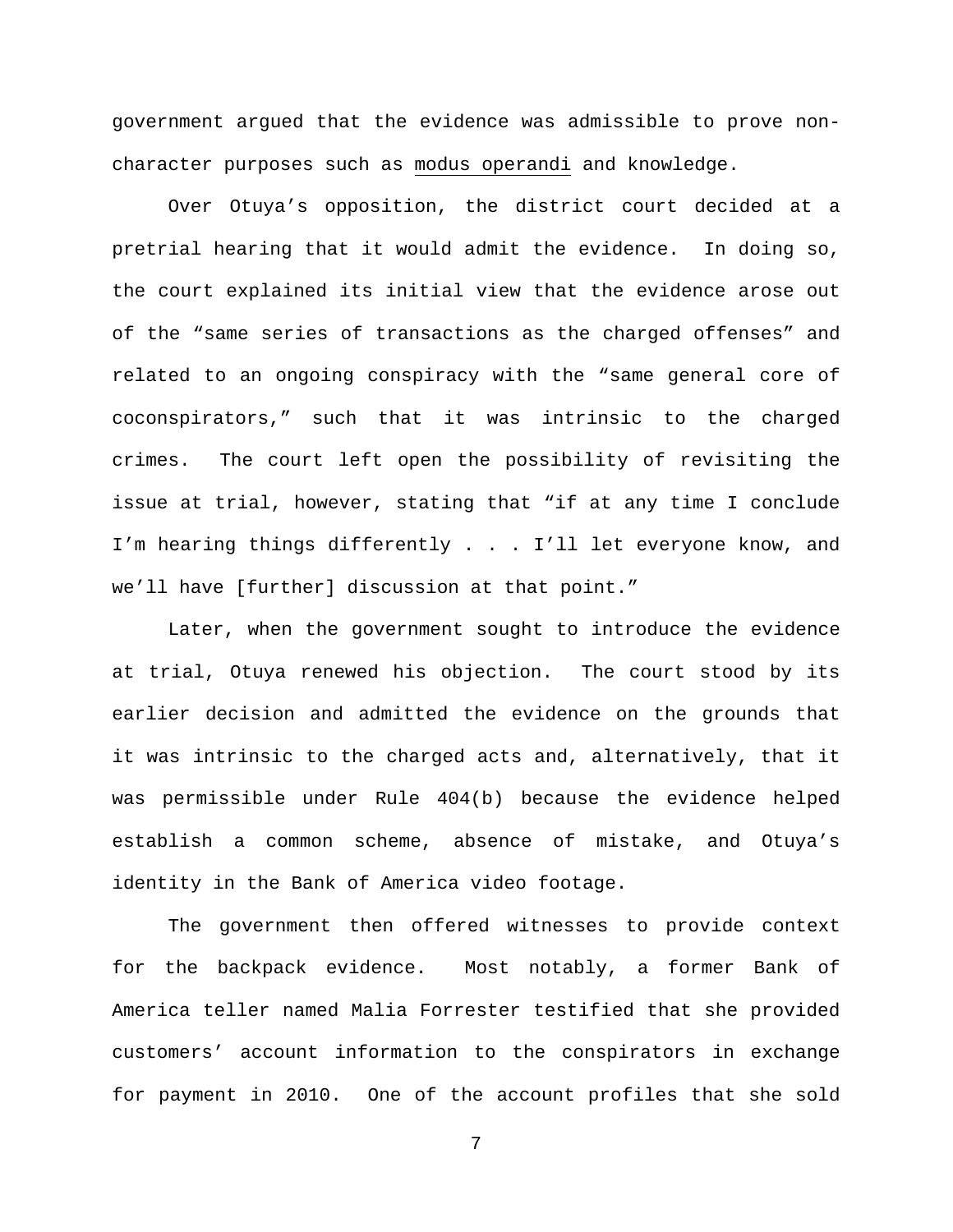belonged to Frank Hawkins -- the same customer whose information was found inside Otuya's backpack. And Frank Hawkins's son, James Hawkins, testified that fraudulent checks were indeed drawn on his father's account in July 2010.

B.

Otuya argues at the outset that his conviction should be reversed because the district court improperly admitted evidence found in his backpack under Federal Rule of Evidence 404(b). That rule excludes "[e]vidence of a crime, wrong, or other act" if it is offered to "prove a person's character in order to show that on a particular occasion the person acted in accordance with the character." However, evidence of another bad act may be admissible in two situations relevant here. First, the evidence may be introduced if it concerns acts "intrinsic to the alleged crime" because evidence of such acts "do[es] not fall under Rule 404(b)'s limitations" to begin with. United States v. Chin, 83 F.3d 83, 87-88 (4th Cir. 1996). Second, even if the evidence involves extrinsic acts, it may be admitted for a noncharacter purpose such as to prove identity. See Fed. R. Evid. 404(b)(2). For the reasons below, we conclude that the district court did not abuse its discretion in admitting the evidence from Otuya's backpack under both of these grounds. See United States v. Weaver, 282 F.3d 302, 313 (4th Cir. 2002) (reviewing evidentiary rulings for abuse of discretion).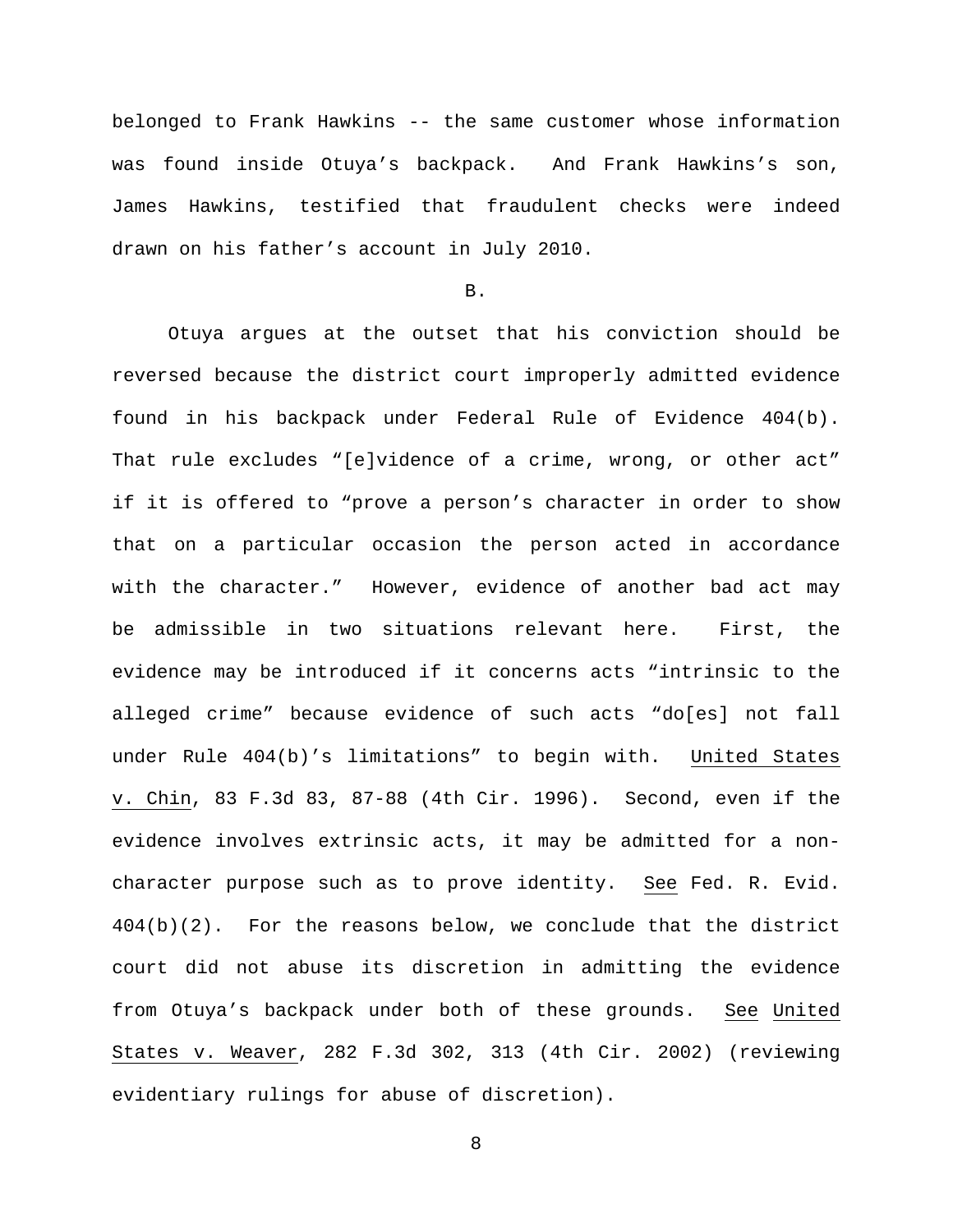First, the district court reasonably concluded that the backpack evidence was intrinsic to the charged offenses. Our cases have held that evidence of other bad acts is intrinsic if, among other things, it involves the same "series of transactions as the charged offense," United States v. Kennedy, 32 F.3d 876, 885 (4th Cir. 1994), which is to say that "both acts are part of a single criminal episode," Chin, 83 F.3d at 88 (internal quotation marks omitted).

Here, the trial court was confronted with abundant evidence showing that the 2008-2009 and the 2010 fraudulent activity were really components of the same ongoing criminal episode. Both sets of acts involved the same victim (Bank of America), defrauded under the same basic scheme (depositing unauthorized checks into student checking accounts using the students' ATM cards), by the same conspirators. Indeed, one of the cell phones found in Otuya's backpack in 2010 contained 27 text messages from an individual named "Tai," who was implicated as a runner in the 2009 activity. Several of these messages were suggestive of the same ongoing fraud: one message contained a bank account number, PIN, and social security number; two other messages stated "Who has the plastic?" and "Collect the card from him tonite."

1.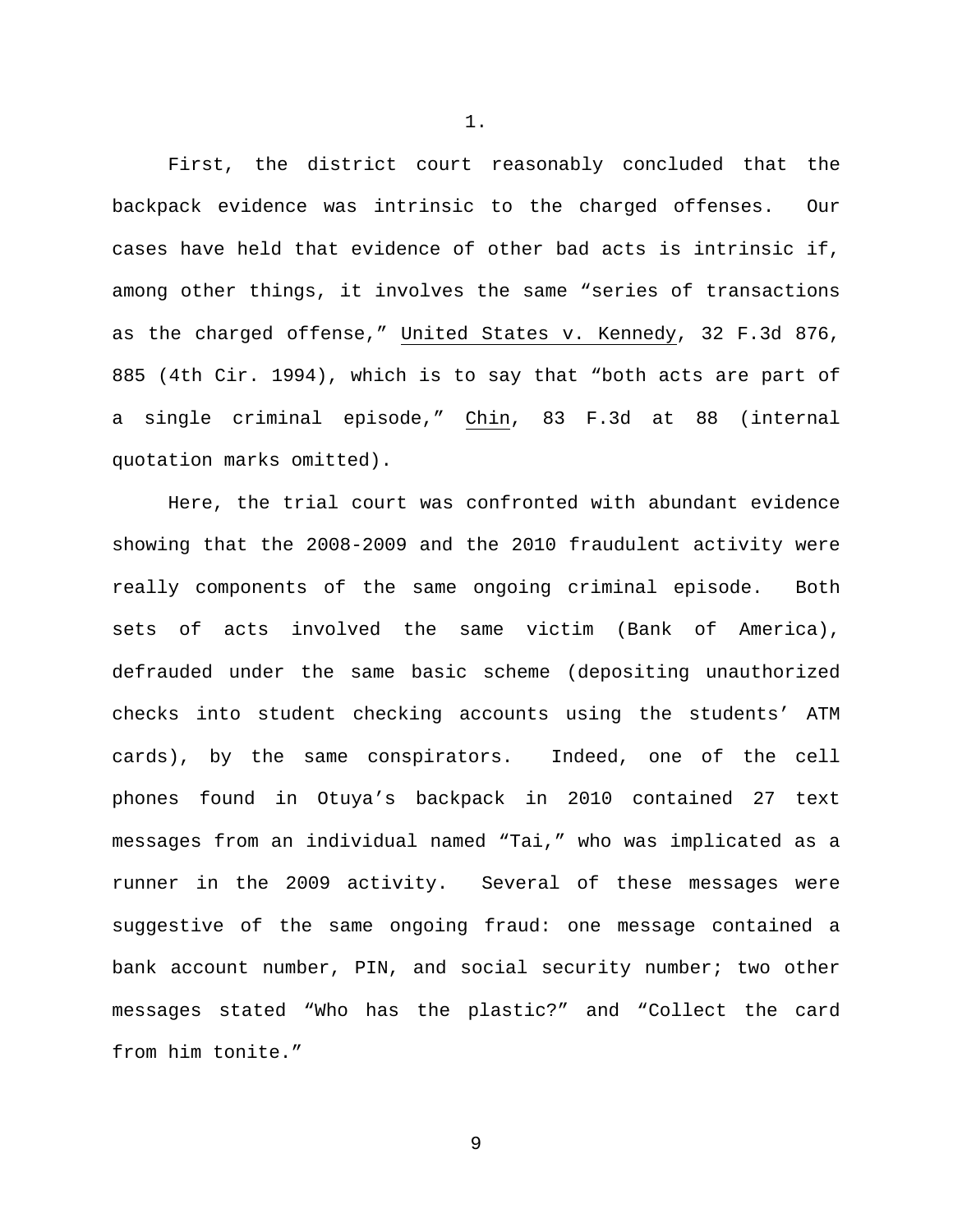In light of these facts, the court's determination that the evidence in Otuya's backpack arose out of the same series of transactions and involved the same criminal episode as the charged fraud was hardly an abuse of discretion.

2.

Even if the backpack evidence was somehow found to concern acts extrinsic to the charged crimes, the district court did not err in admitting it under its alternative rationale: that the evidence was permissible to prove a matter other than Otuya's character.

To begin with, the court did not abuse its discretion in finding that the backpack evidence was relevant to issues other than Otuya's character. For example, in order to convict on the bank fraud charges, the government had to prove that Otuya knowingly executed a scheme to defraud Bank of America. See United States v. Mancuso, 42 F.3d 836, 844 (4th Cir. 1994). The fact that Otuya possessed Bank of America account information, a debit card, and a Tennessee identification card all belonging to individuals other than himself was thus relevant both to demonstrate his knowing participation in the scheme and to corroborate the eye-witness identifications of Elias and other witnesses against Otuya.

The district court also acted within its discretion when it found that the backpack evidence was relevant to establishing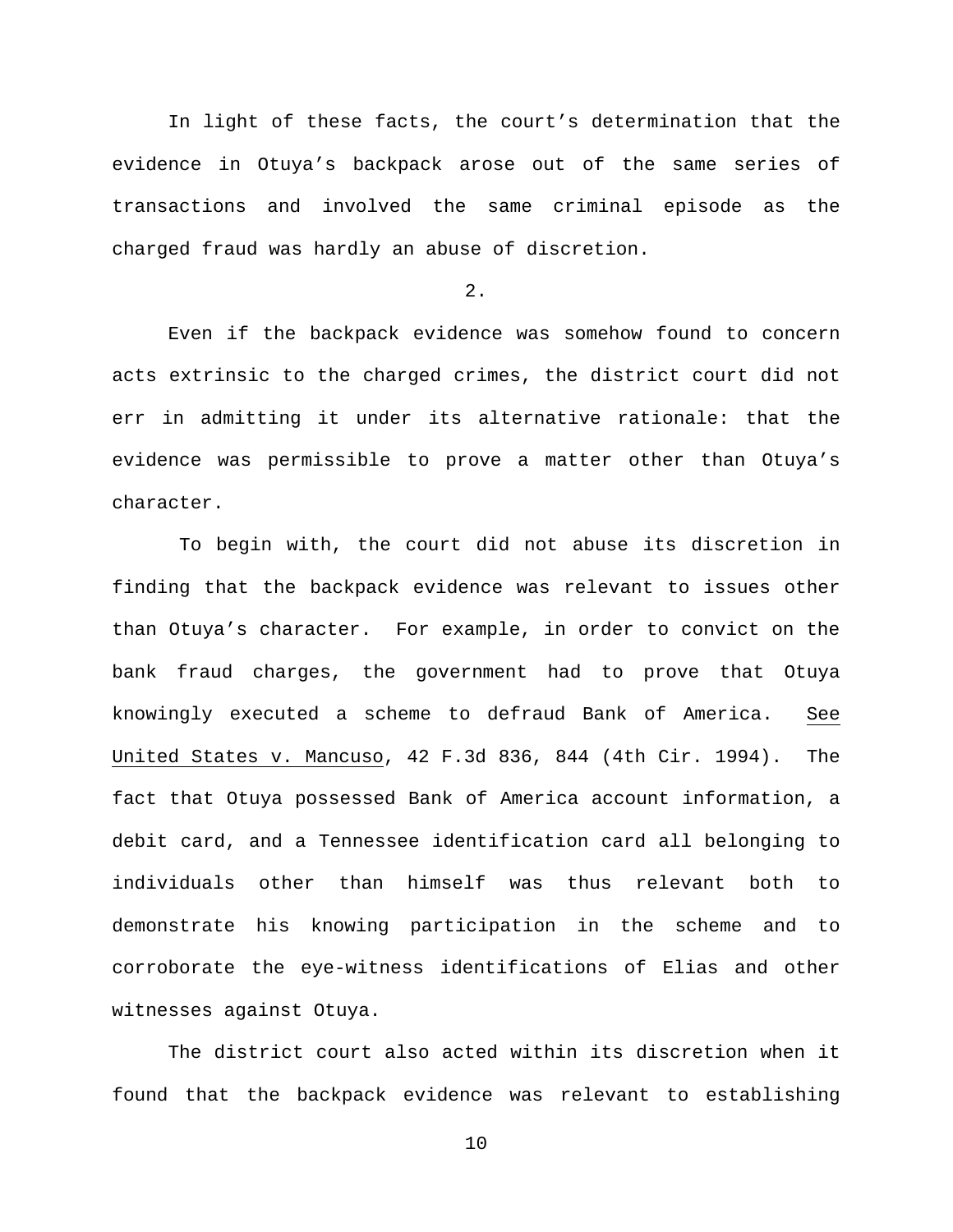Otuya's common scheme or modus operandi of obtaining Bank of America account information, paying college students for the use of their debit cards and accounts, and having runners deposit forged instruments into those accounts. See United States v. Siegel, 536 F.3d 306, 318 (4th Cir. 2008) (other crime evidence relevant for modus operandi where defendant's "typical pattern was to obtain the personal information of another person, use that information to obtain credit in that person's name, and take whatever steps were necessary to prevent that person from learning about the new accounts until it was too late"). We therefore conclude that the district court did not err in admitting the evidence.[\\*](#page-10-0)

### III.

Otuya next challenges his conviction for aggravated identity theft. The statute imposes a mandatory consecutive two year prison sentence against one who, "during and in relation to any felony violation enumerated in subsection (c) [including bank fraud], knowingly . . . uses, without lawful authority, a means of identification of another person." 18 U.S.C.

<span id="page-10-0"></span>Because the other direct and circumstantial evidence of Otuya's guilt was so overwhelming, we also find that any error in admitting the backpack evidence would have been harmless in any event. See Fed. R. Crim. P. 52(a) ("Any error . . . that does not affect substantial rights must be disregarded.").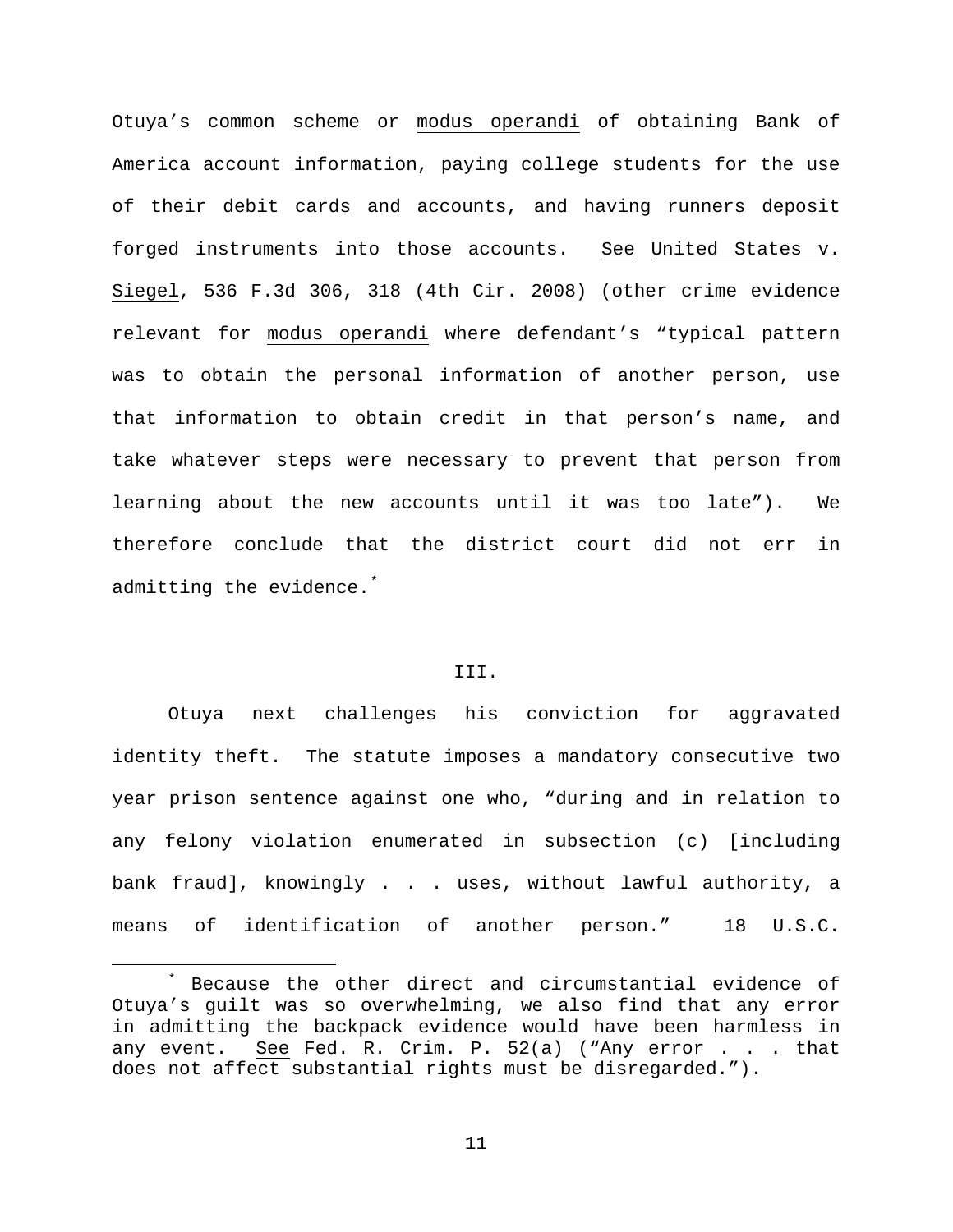§ 1028A(a)(1). Otuya asserts that § 1028A's use of the phrase "without lawful authority" means that in order to violate the statute, a defendant must use another individual's identification for a particular purpose without the individual's consent. And because Otuya had such consent here -- that is, because his coconspirator, Brandon Simmons, agreed to Otuya's nefarious use of his identification -- Otuya contends that his aggravated identity theft conviction must be reversed.

We reject this argument for a straightforward reason: no amount of consent from a coconspirator can constitute "lawful authority" to engage in the kind of deplorable conduct that Otuya engaged in here. Simply put, one does not have "lawful authority" to consent to the commission of an unlawful act. Nor does a "means of identification" have to be illicitly procured for it to be used "without lawful authority." To excuse Otuya's act of using another person's identification to defraud Bank of America of thousands of dollars simply because a coconspirator agreed to let him do so would produce an untenable construction of the statute and an unacceptable result.

Moreover, as we explained in United States v. Abdelshafi, the phrase "without lawful authority" means that § 1028A prohibits the use of another person's identifying information "without a form of authorization recognized by law." 592 F.3d 602, 609 (4th Cir. 2010). Although Abdelshafi involved a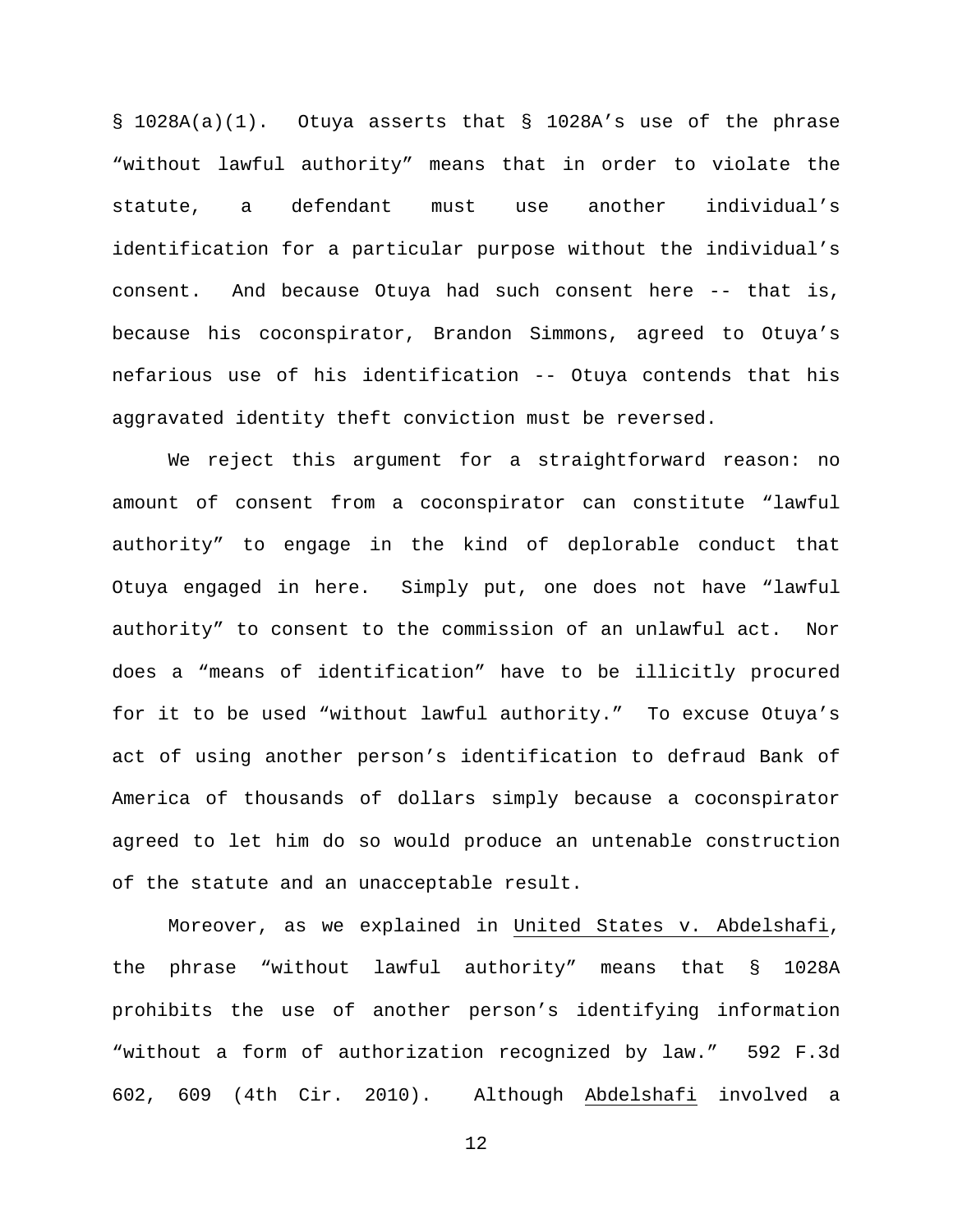situation where the defendant used the identifying information of others for an illegal purpose without obtaining their permission to do so, that distinction makes no difference. For it is obvious that, with or without permission from its rightful owner, a defendant who uses the means of identification of another "during and in relation to any felony violation enumerated" in the statute necessarily lacks a form of authorization recognized by law. Our holding as much places us in accord with every circuit to have addressed the question. See United States v. Lumbard, 706 F.3d 716, 722-25 (6th Cir. 2013); United States v. Ozuna-Cabrera, 663 F.3d 496, 499 (1st Cir. 2011); United States v. Hines, 472 F.3d 1038, 1040 (8th Cir. 2007).

Otuya raises several arguments in response, but none are persuasive. He first argues that our decision in United States v. Woods, 710 F.3d 195 (4th Cir. 2013), commands a different result. In Woods, we upheld a jury instruction that defined the phrase "act without lawful authority" to mean the use of a "means of identification of another person without the person's consent or knowledge." Id. at 208. While that definition is consistent with the one that Otuya presses in this appeal, it does not foreclose the interpretation that we adopt here. That is to say, a defendant acts without lawful authority not only when he uses a means of identification without the consent or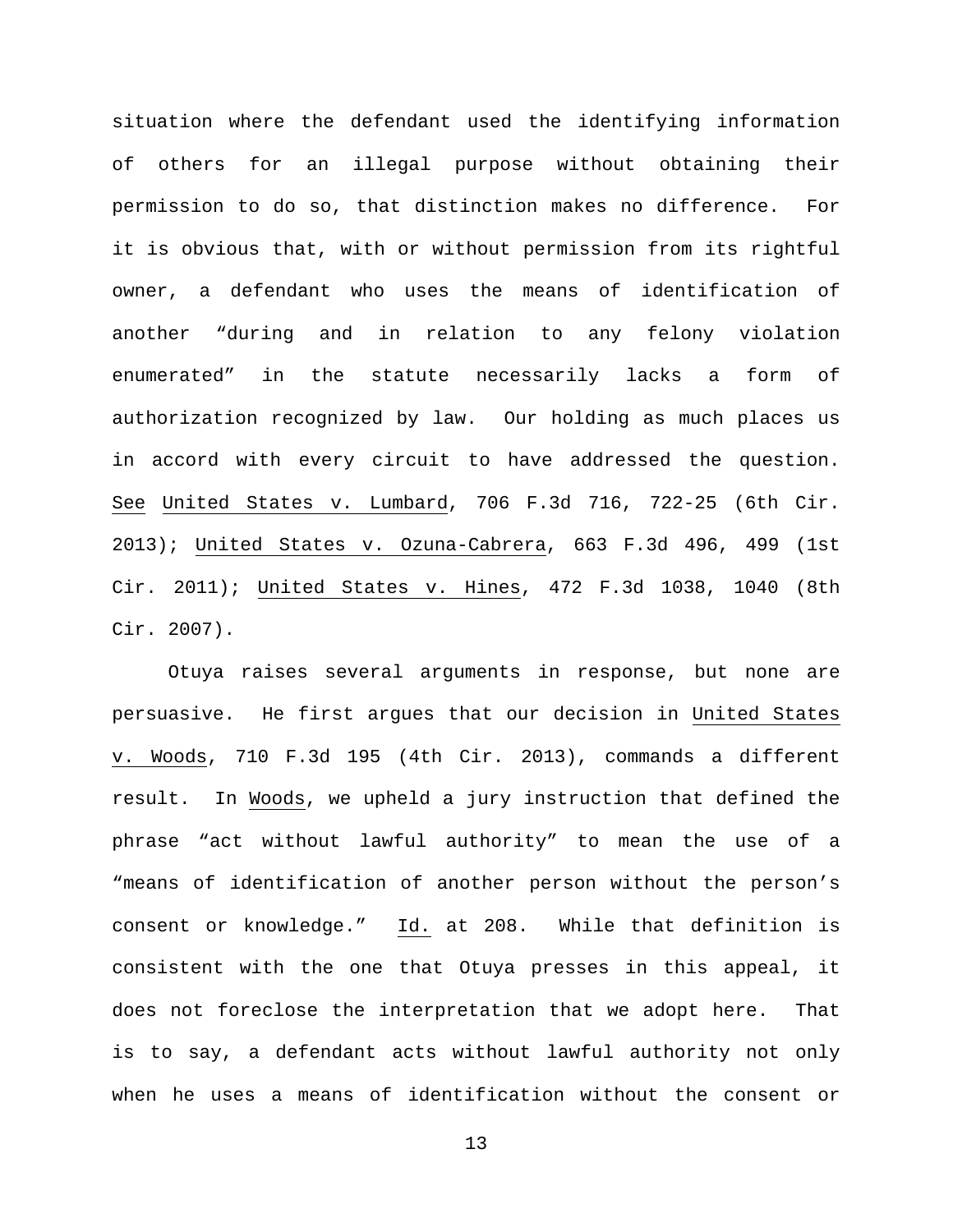knowledge of its owner (as in Woods) but also when he uses the identification in order to commit a crime even with consent (as is true here). In other words, the jury instruction rightly upheld in Woods was not incorrect; it was just under-inclusive. This makes sense in light of the facts in Woods, where the defendant apparently did not argue that he had actual consent to use the means of identification at issue. The defendant in that case instead pressed an argument regarding his mens rea, claiming that "he did not know that he was acting without lawful authority." Id. (emphasis added). Otuya, by contrast, does not raise any contentions about his mental state in this appeal.

Otuya next makes a number of arguments concerning statutory purpose, legislative history, and the provision's title. With respect to purpose, Otuya contends that the aggravated identity theft statute is designed to protect victims from the consequences of having their identifications misappropriated. He relies in particular on a statement in Flores-Figueroa v. United States, where the Supreme Court accepted the government's description of § 1028A's purpose as "provid[ing] enhanced protection for individuals whose identifying information is used to facilitate . . . crimes." 556 U.S. 646, 654 (2009). Otuya suggests that in light of this purpose, he falls outside of the statute's reach insofar as there was no identity theft victim in need of protection in his case. Otuya also points to stray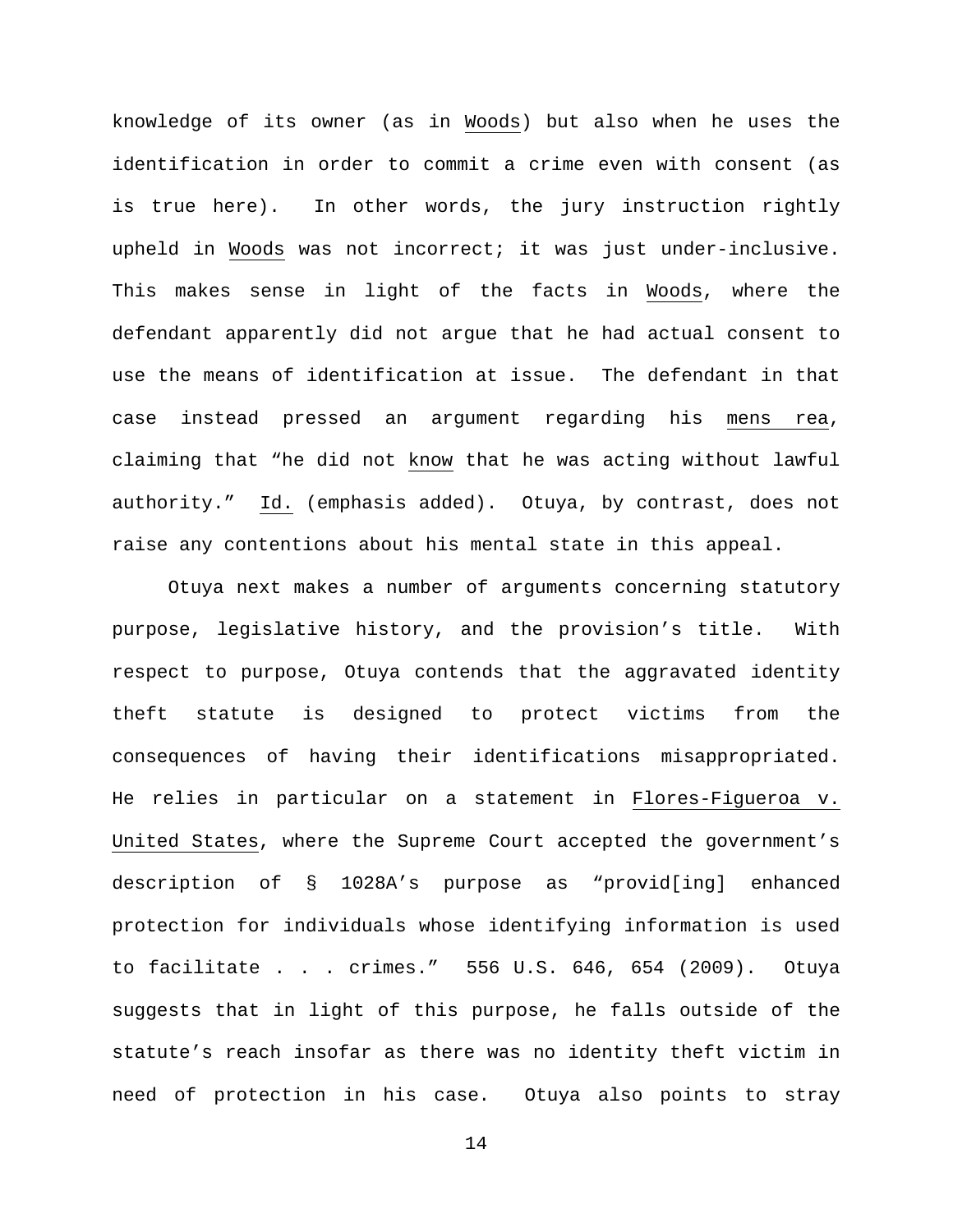remarks in the legislative history where individual lawmakers discussed the victim-protection aim of the law. And he relies lastly on the statute's title –- "aggravated identity theft" - as an indication that the law was designed to protect against the actual theft of an identity, which did not occur here.

Despite Otuya's pleas, all of these arguments must be rejected under an elementary rationale: arguments about purpose, history, and statutory titles cannot contradict a law's plain text. See Bd. of Governors of Fed. Reserve Sys. v. Dimension Fin. Corp., 474 U.S. 361, 374 (1986) (rejecting the "invocation of the 'plain purpose' of legislation at the expense of the terms of the statute itself"); W. Va. Univ. Hosps., Inc. v. Casey, 499 U.S. 83, 98-99 (1991) ("Where [a statute] contains a phrase that is unambiguous . . . we do not permit it to be expanded or contracted" based on legislative history); Pa. Dep't of Corr. v. Yeskey, 524 U.S. 206, 212 (1998) ("The title of a statute cannot limit the plain meaning of the text." (internal quotation marks and alterations omitted)). As we have explained, the plain meaning of § 1028A(a)(1) is unambiguous: one who uses a means of identification to commit an enumerated felony does not act with "lawful authority." We thus affirm Otuya's conviction for aggravated identity theft.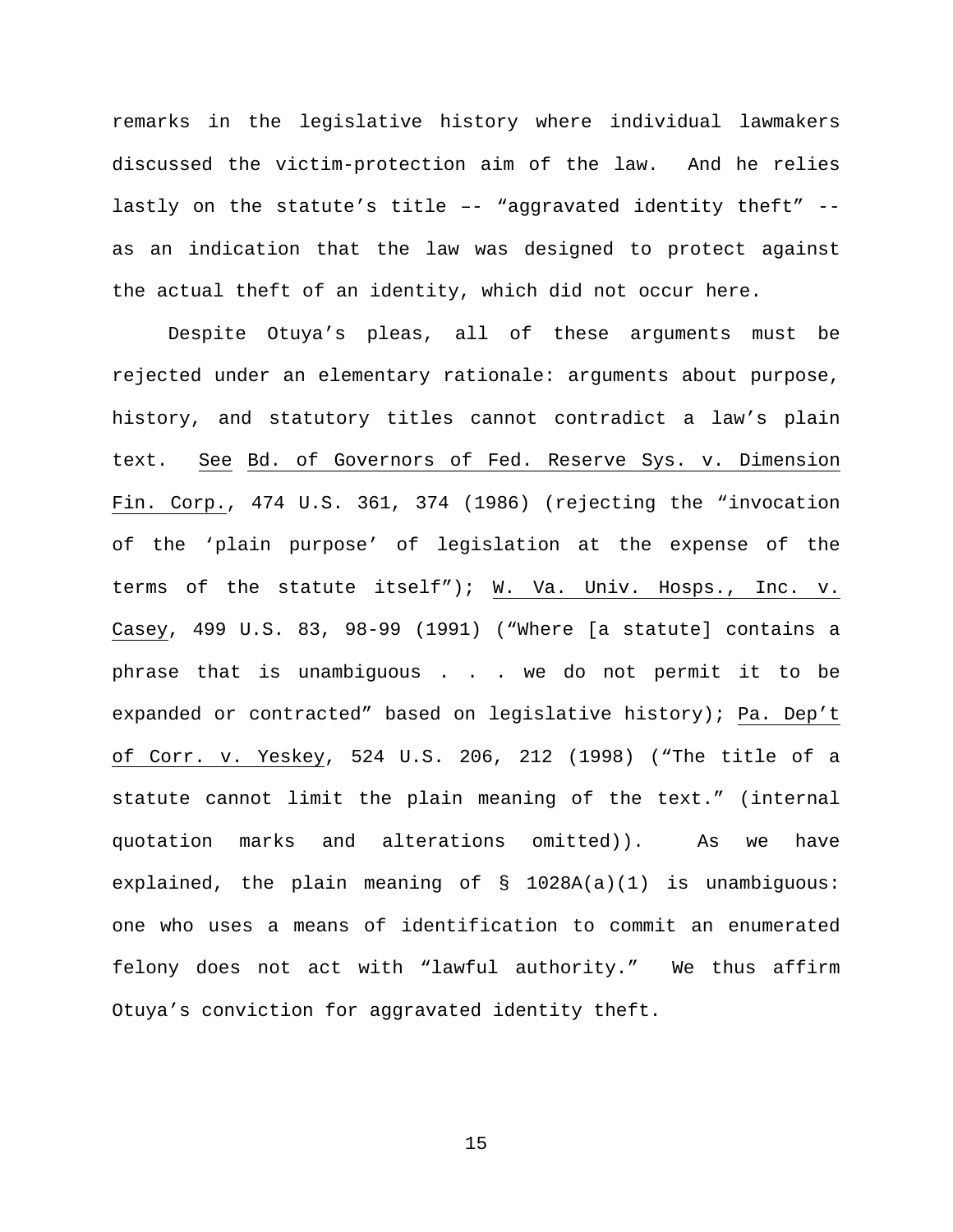With his challenges to his convictions unavailing, Otuya attempts next to contest the district court's application of the sentencing guidelines. Otuya claims that the district court erred in three respects, but his arguments are unpersuasive.

### A.

Otuya's first claim is that the trial court erroneously imposed a twelve-level enhancement pursuant to U.S.S.G. § 2B1.1(b)(1)(G) on the ground that Otuya's offense involved an intended loss amount in excess of \$200,000. We review the court's calculation of loss amount for clear error. United States v. Allen, 491 F.3d 178, 193 (4th Cir. 2007).

In calculating the amount of loss for the purpose of the § 2B1.1(b)(1) enhancement, a district court may consider the "greater of actual loss or intended loss" and must only make a "reasonable estimate" of that amount based on available information. U.S.S.G. § 2B1.1 cmt. n.3(A), (C). In a case like this one involving jointly undertaken criminal activity, a particular loss may be attributed to a defendant if it results from the conduct of others so long as the conduct was "in furtherance of, and reasonably foreseeable in connection with" the criminal activity.  $U.S.S.G. \S 1B1.3(a)(1)(B) \& cmt. n.2.$ 

In this case, the district court made a reasonable estimate that the intended loss reasonably foreseeable to Otuya was in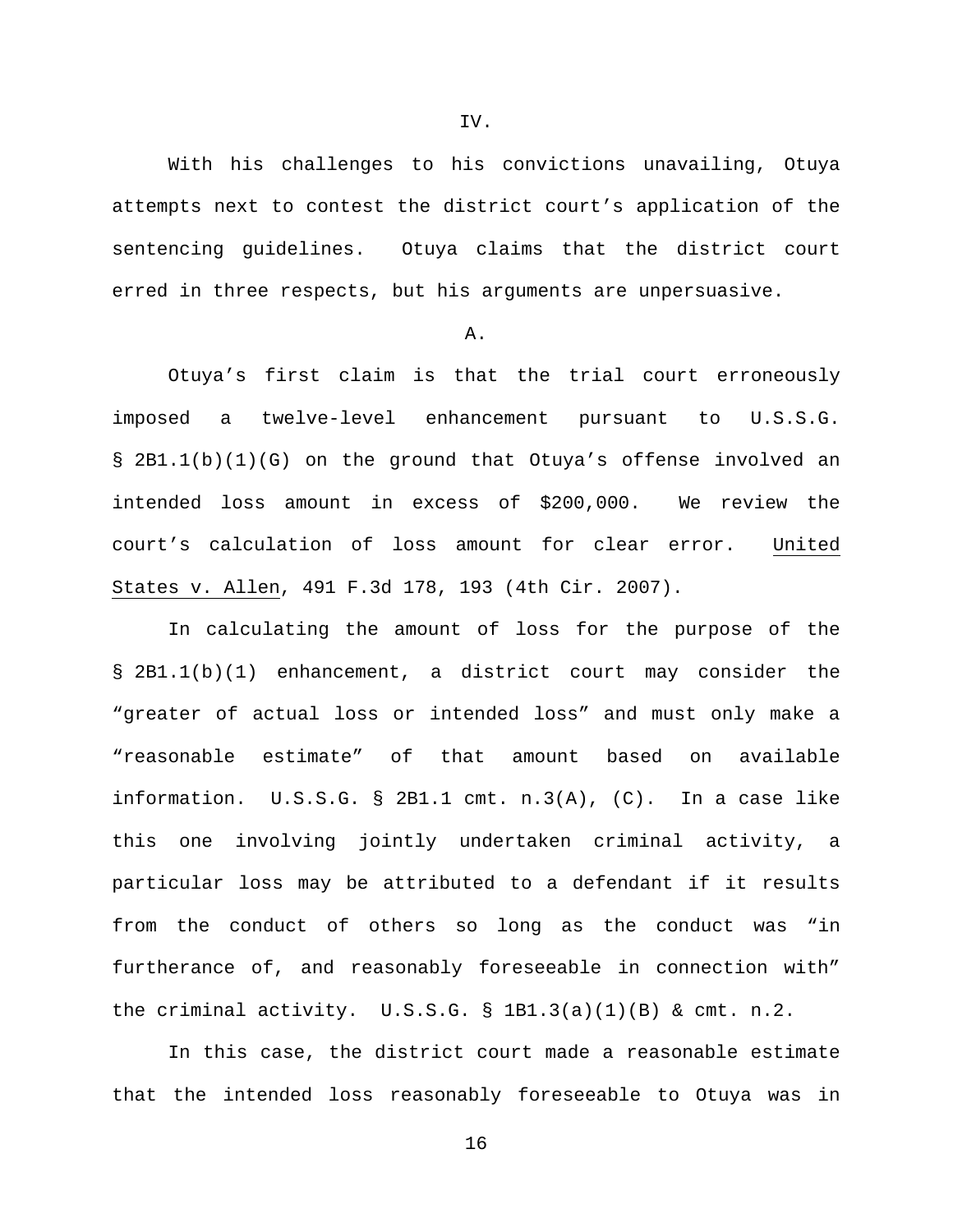excess of \$200,000. In reaching that determination, the court referenced a detailed spreadsheet that the government constructed describing 78 specific losses that were intended in the course of the fraud scheme. The court then selected the 33 particular losses that it found to be in furtherance of the conspiracy and reasonably foreseeable to Otuya, either because he personally perpetrated the underlying fraudulent transactions or because he had a close working connection with the conspirators who did. There is no dispute that the total of the intended losses from those transactions exceeded \$200,000, and in fact approached \$400,000. In view of this strong evidence, the court did not clearly err in its loss calculation or the resulting imposition of a twelve-level enhancement.

# B.

Otuya's second challenge to his sentence concerns the court's application of a four-level enhancement for a crime having fifty or more victims under U.S.S.G. § 2B1.1(b)(2)(B). That guideline provision defines the term "victim" to include, inter alia, "any person who sustained any part of the actual loss." U.S.S.G. § 2B1.1 cmt. n.1. "Actual loss" is defined to mean "pecuniary harm," which in turn encompasses "harm that is monetary or that otherwise is readily measurable in money" and does not include "non-economic harm." U.S.S.G. § 2B1.1 cmt. n.3(A)(i), (iii). We review the court's ruling on this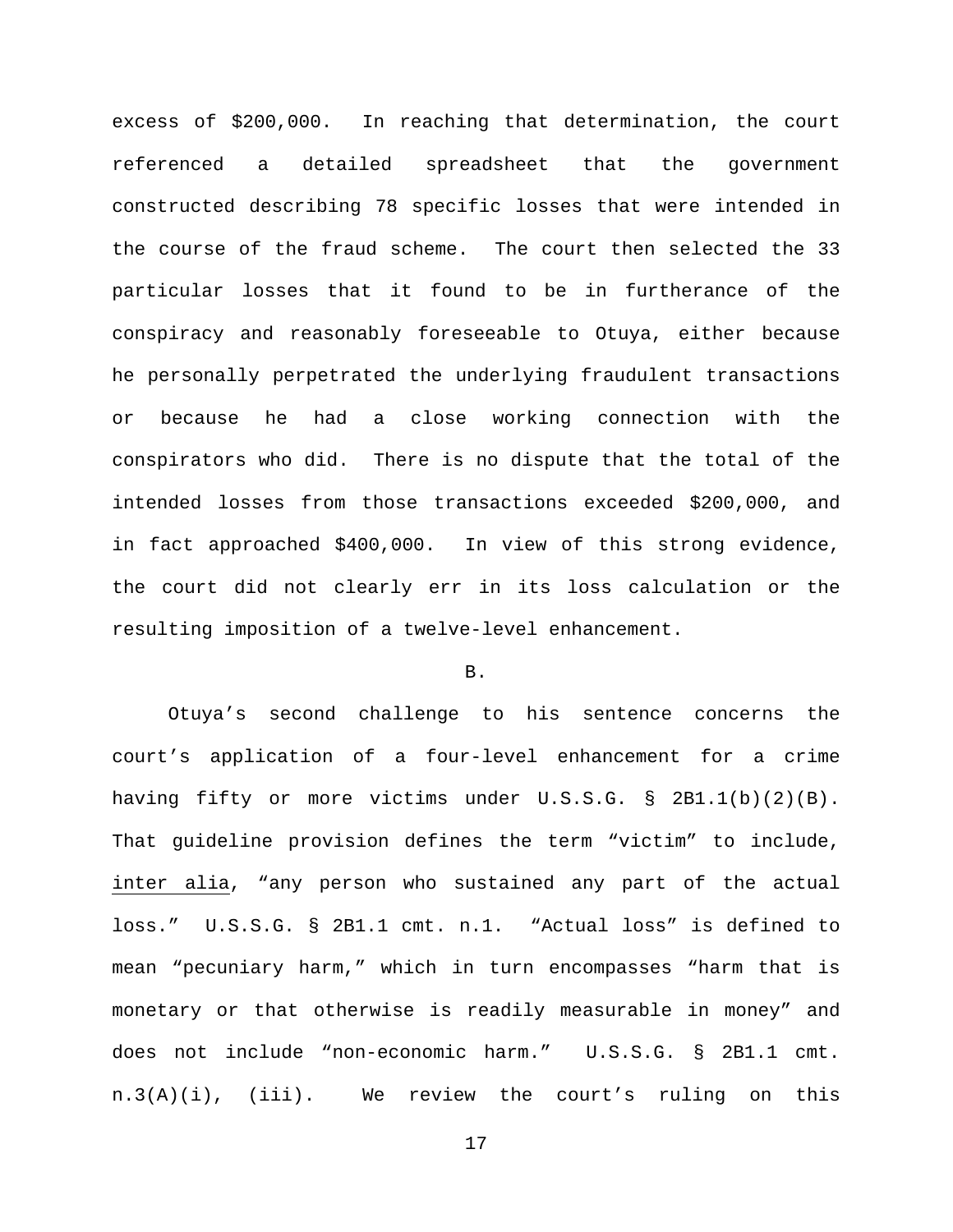enhancement for clear error with respect to factual findings and de novo as to legal conclusions. See United States v. Blake, 81 F.3d 498, 503 (4th Cir. 1996).

The thrust of Otuya's argument is that the district court took an erroneous view of this enhancement when it counted as victims a number of individual account holders whose losses were reimbursed by Bank of America. In Otuya's view, because such reimbursed persons did not suffer any monetary or pecuniary harm, they did not "sustain[] any part of the actual loss" as would be required to meet the definition of a "victim." U.S.S.G. § 2B1.1 cmt. n.1.

In rejecting this contention, the district court noted a divide in authority among our sister circuits. For example, in United States v. Yagar, the Sixth Circuit held that bank account holders do not count as "'victims' under the Guidelines [where] they [a]re fully reimbursed for their temporary financial losses." 404 F.3d 967, 971 (6th Cir. 2005); see also, e.g., United States v. Kennedy, 554 F.3d 415, 419 (3d. Cir. 2009). By contrast, the First Circuit has "reject[ed]" the position taken in Yagar and in other circuits, that "account holders d[o] not suffer actual pecuniary harm, 'readily measurable in money,' [if] their losses were reimbursed." United States v. Stepanian, 570 F.3d 51, 56 (1st Cir. 2009). The First Circuit instead takes the view that the definition of "victim" in U.S.S.G.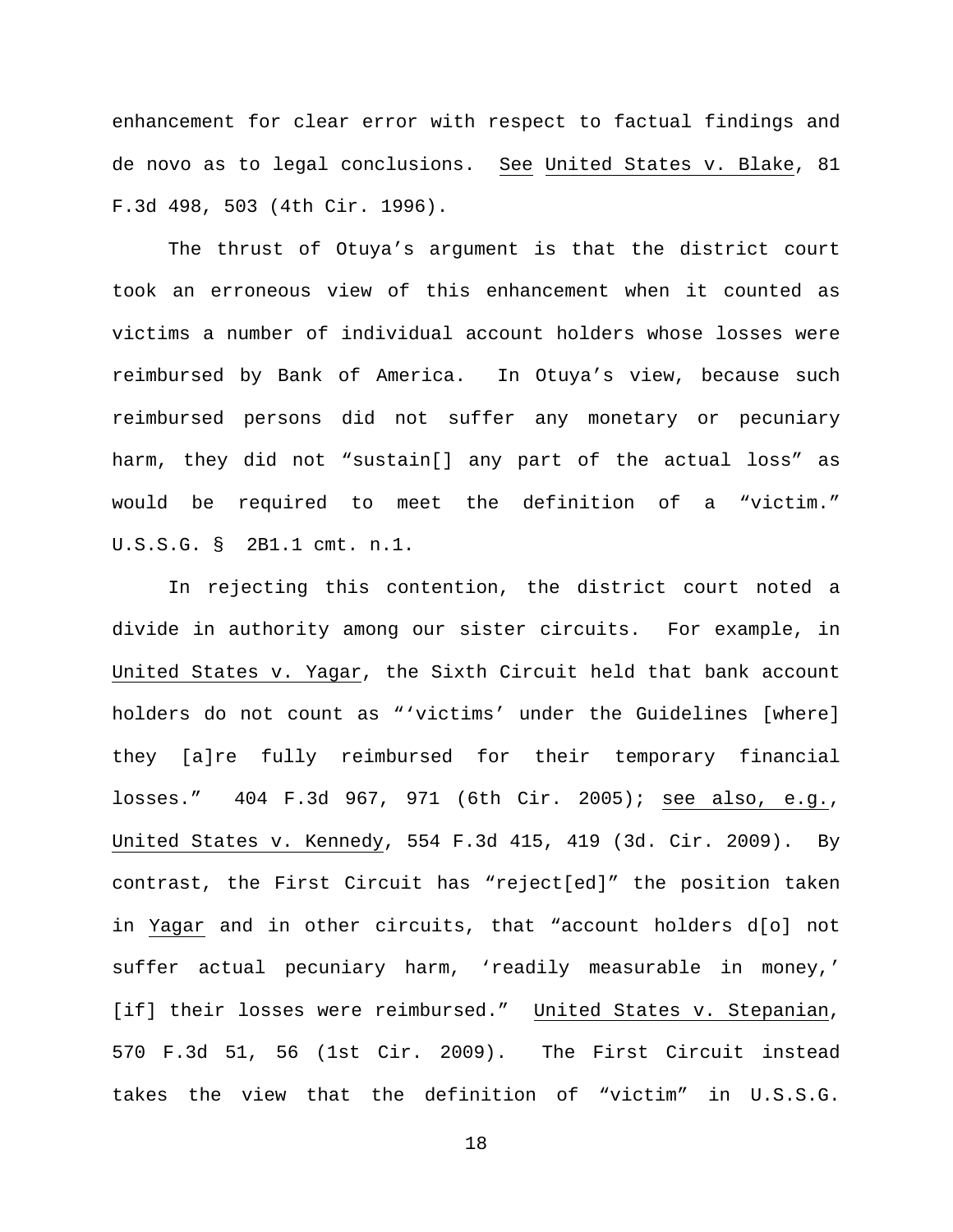§ 2B1.1 cmt. n.1 "does not have a temporal limit or otherwise indicate that losses must be permanent." Id. at 55.

While our circuit has yet to squarely address this issue, we need not do so here because there is an alternative basis in the record that indisputably warrants the application of the number-of-victims enhancement. See United States v. Jinwright, 683 F.3d 471, 488 (4th Cir. 2012) ("We may affirm the district court on the basis of any conduct in the record that independently and properly should result in an increase in the offense level by virtue of the enhancement." (internal quotation marks and alterations omitted)). Specifically, U.S.S.G. § 2B1.1 cmt. n.4(C) provides an additional definition of "victim" that is obviously pertinent based on Otuya's conduct: "in a case in which undelivered United States mail was taken . . . 'victim' means . . . any person who was the intended recipient, or addressee, of the undelivered United States mail."

The government presented ample evidence at trial that at least fifty persons had their mail taken by Otuya and his confederates. Rebecca Elias and Makeda Tefera testified that they went on multiple trips -- referred to by the conspirators as "missions" -- during which Otuya and others would drive through residential neighborhoods and steal mail out of mailboxes. Elias explained that she personally went on two or three missions with members of the conspiracy, and that on one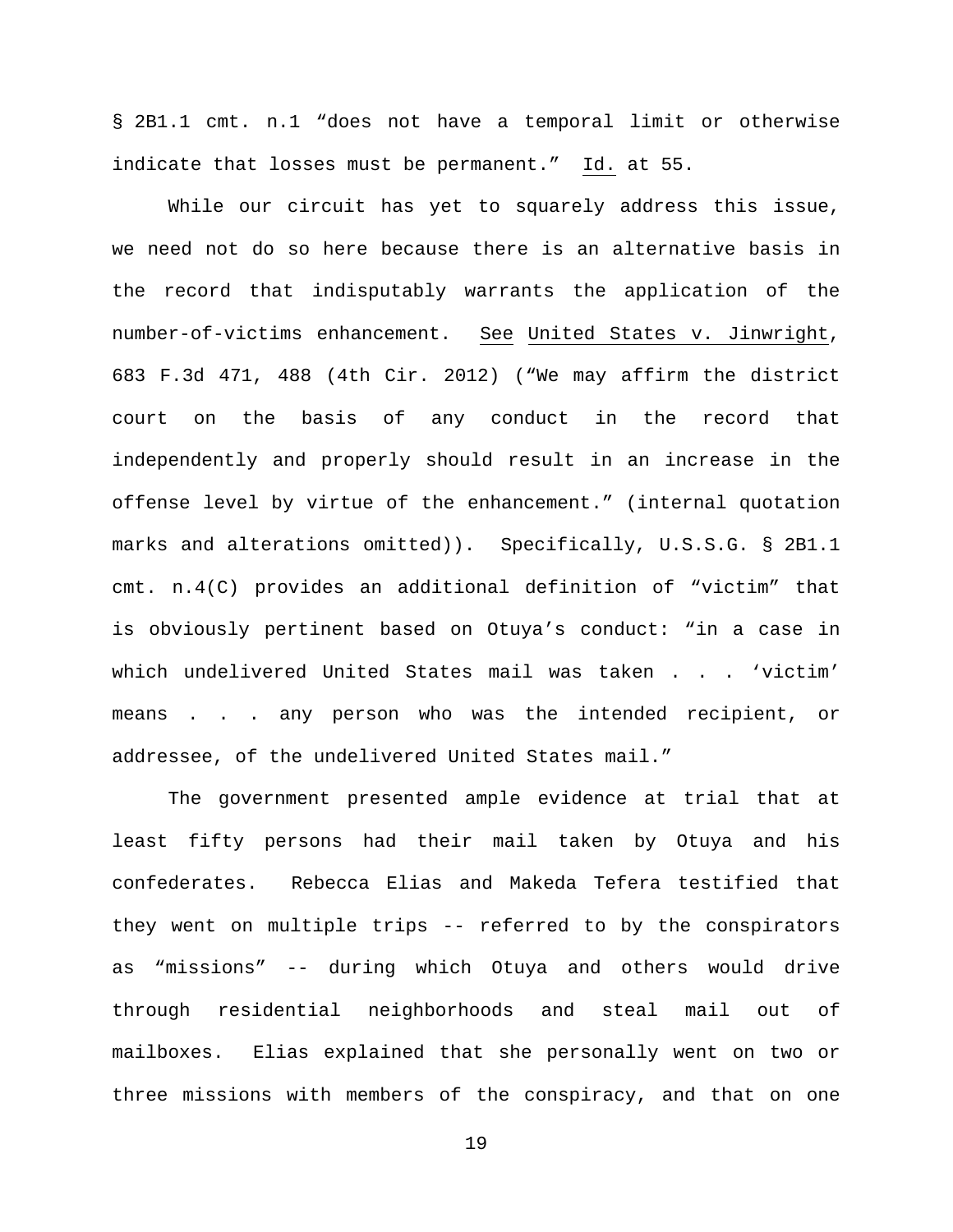of these missions she witnessed Otuya take mail out of a number of roadside boxes and stuff it inside a "large trash bag in the passenger side seat," to the point where the bag was "pretty full." Tefera testified that she, too, saw Otuya fill up a plastic bag with stolen mail, so much so that it was "overflowing." Thus, although neither witness offered a precise number for how many persons had their mail stolen on any given mission, or how many missions the conspirators took in total, the testimony was surely sufficient to support a finding of at least fifty victims. On that basis, we affirm the district court's application of the number-of-victims enhancement.

## $\mathcal{C}$ .

Finally, Otuya challenges the trial court's imposition of a three-level enhancement for his aggravated role as a manager or supervisor in the offense under U.S.S.G. § 3B1.1(b). The guidelines list the following factors as among those relevant to a determination of aggravated role: "the exercise of decision making authority . . . the recruitment of accomplices . . . [and] the degree of participation in planning or organizing the offense." U.S.S.G. § 3B1.1 cmt. n.4. Given the facts adduced at trial, the court did not err in concluding in light of these factors that Otuya was a manager or supervisor in the scheme.

For starters, the trial court correctly observed that Otuya was intimately involved in planning and organizing the offense